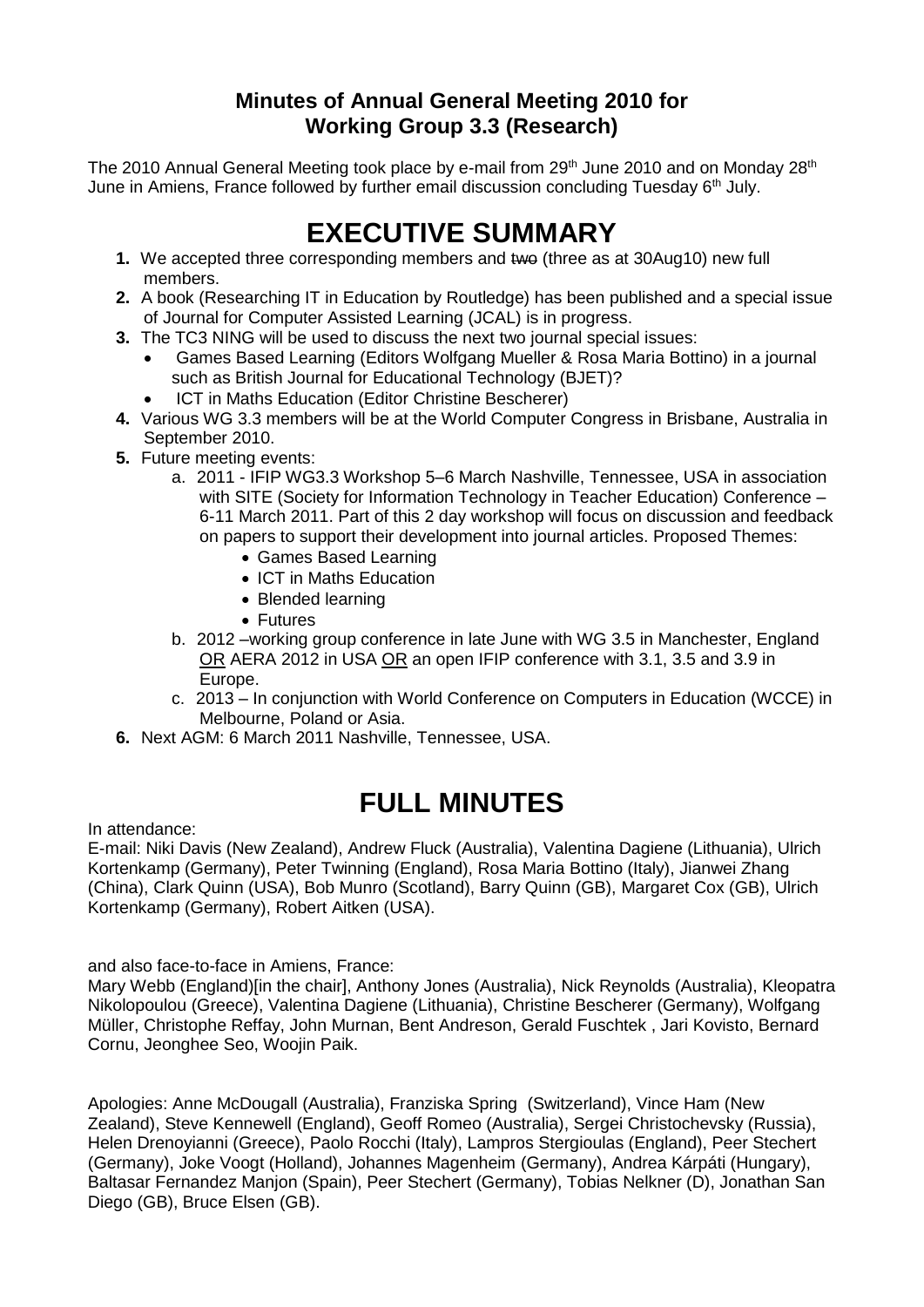## 1. Opening

Mary Webb opened the meeting on 29<sup>th</sup> June:

Welcome to our AGM 2010 for Working Group 3.3. I do hope that all of you can actively participate in the discussion in the virtual AGM. The open meeting in Amiens will pick up issues from the virtual AGM and may enable prospective members to join in. Many thanks to all active members in the group for the hard work and enthusiasm they have put in during the year.

- 2. Minutes of 2009 AGM in Brazil were approved.
- 3. Matters arising from minutes : none

| Category                |                                                                                                                                    |                       |
|-------------------------|------------------------------------------------------------------------------------------------------------------------------------|-----------------------|
| Corresponding<br>member | Open to anyone: can attend meetings and observe;<br>can join e-mail list.                                                          | No voting<br>rights   |
| <b>Intending member</b> | Proposed and seconded by a Member who knows<br>them. Voted into the group at a WG3.3 meeting.                                      | No voting<br>rights   |
| <b>Member</b>           | Intending Member who has participated in at least<br>two IFIP events and been approved by their country<br>representative and TC3. | Full voting<br>rights |

4. Membership proposals (using these definitions)

### 4a Proposals for Corresponding Member

| Nominee                                                   | <b>Institution</b>                                                                                                           | Country | Proposer     | Seconder                      | Decision |
|-----------------------------------------------------------|------------------------------------------------------------------------------------------------------------------------------|---------|--------------|-------------------------------|----------|
| <b>Djordje Kadijevich</b><br>dikadijevic@megatrend.edu.rs | Megatrend<br>University &<br>Mathematical<br>Institute,<br>Serbian<br>Academy of<br>Sciences and<br>Arts (SANU),<br>Belgrade | Serbia  | Mary<br>Webb | Christine<br><b>Bescherer</b> | accepted |
| Dr Seo Jeonghee<br>jhseo@keris.or.kr                      | Korea<br>Education<br>and<br>Research<br>Information<br>Service<br>(KERIS)                                                   | Korea   | Mary<br>Webb | Christine<br><b>Bescherer</b> | accepted |
| Dr Woojin Paik<br>wjpaik@kku.ac.kr                        | Department<br>of Computer<br>Science,<br><b>Konkuk</b><br>University                                                         | Korea   | Mary<br>Webb | Christine<br><b>Bescherer</b> | accepted |

# 4b Proposals for Intending Member

| Nominee | .<br>Institution | ∴ountry<br>altrv. | Proposer ? | conder<br>5et | <b>Jecision</b> |
|---------|------------------|-------------------|------------|---------------|-----------------|
| none    |                  |                   |            |               |                 |

4c Proposals for Member

| Nominee | າstitution<br> | ا∨ountr∨ | Proposer | Seconder | Jecision |
|---------|----------------|----------|----------|----------|----------|
|         |                |          |          |          |          |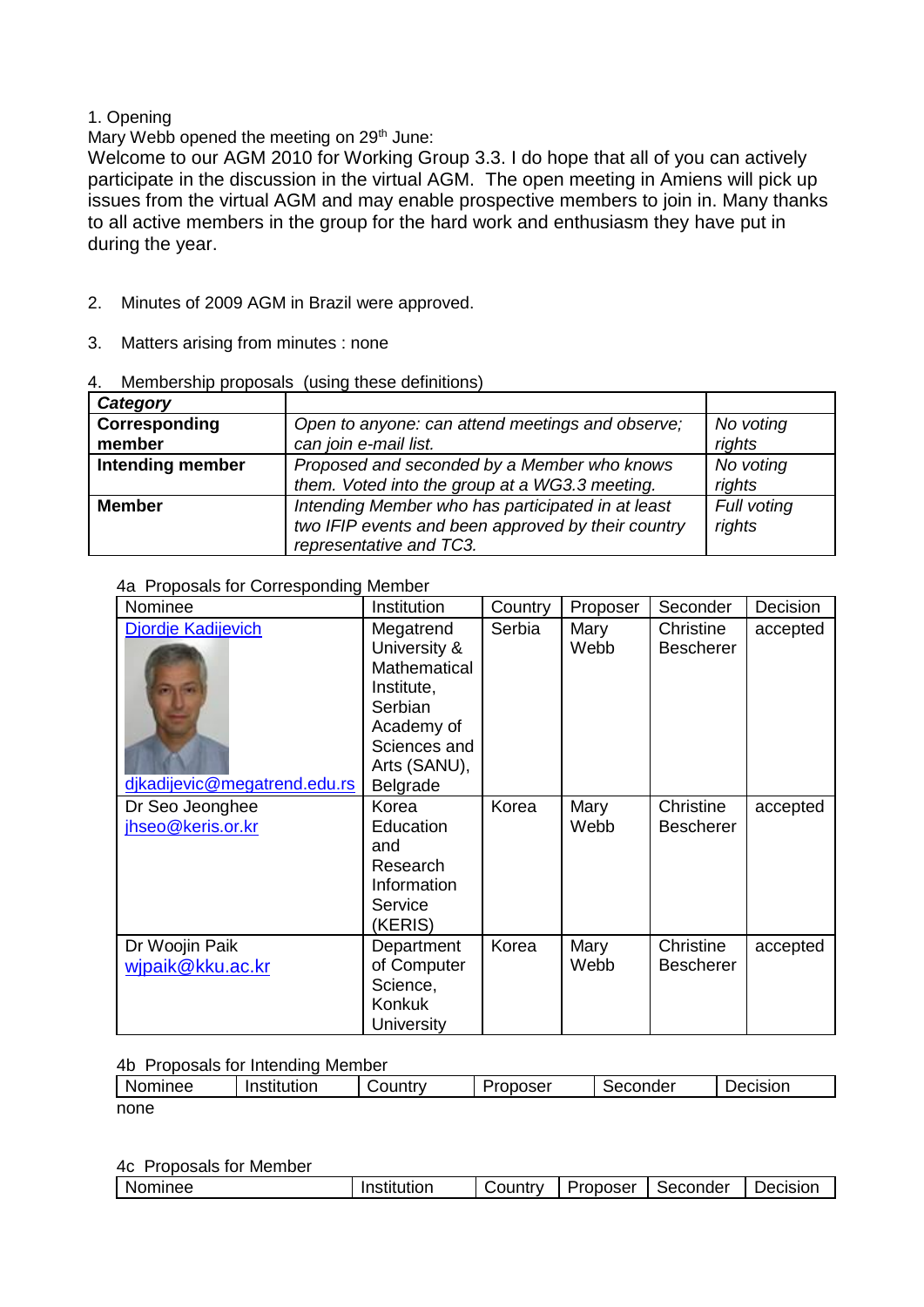| Bent B. Andresen<br>bba@mail.dk                   |                                                                                                           |          | Mary<br>Webb    | Christine<br><b>Bescherer</b> | accepted              |
|---------------------------------------------------|-----------------------------------------------------------------------------------------------------------|----------|-----------------|-------------------------------|-----------------------|
| Libby Jared<br>ecj20@cam.ac.uk                    | University of<br>Cambridge<br>and King's<br>College<br>London                                             | England  | Mary<br>Webb    | Christine<br><b>Bescherer</b> | accepted              |
| <b>Christine Redman</b><br>redmanc@unimelb.edu.au | Melbourne<br>Graduate<br>School of<br>Education<br>Science,<br><b>Mathematics</b><br>and ICT<br>Education | Austalia | Margaret<br>Cox | Mary<br>Webb                  | accepted<br>by e-mail |

#### 4d Resignations

| Nominee             | Institution | Country |
|---------------------|-------------|---------|
| <b>Betty Collis</b> |             |         |
| Jef Moonen          |             |         |

#### 5. Reports on recent and current WG 3-3 activities

a. JCAL special issue (Mary Webb)

i) Currently many of us are working hard on this-finalising papers, reviewing etc.. Some of the papers have been sent to JCAL already. They make interesting reading and this seems a very worthwhile activity. We hope the special issue will come out later this year.

ii) Mary Webb: Christine Bescherer was planning another one with a mathematics focus – how is that going Christine?

 $\rightarrow$  Tony Jones, Libby Jared .... asking members from other WGs – outline a focus

**iii) Jianwei Zhang:** We may consider putting together a special issue on new methods for studying and analyzing learning in technology-enriched contexts, harnessing natural, distributed, longitudinal data to understand learning interactions and assess student progress.

b. WCC 2010 in Brisbane, 20-23 September 2010 (Nick Reynolds, Andrew Fluck) Nick Reynolds: Very briefly I can say that we have some 43 papers to be presented at the Learn IT stream for the TC3 Conference Key Competencies for the Knowledge Society. It is my understanding that the Learn IT stream (History of Computing and Education) will be the largest. Papers have all been edited and sent for publication to Springer – quite a job in that, especially given the formatting and referencing requirements. I can't say off hand how many 3.3 papers are in the 43 but we do have a strong and interesting program. I will be making some recommendations about ways to update and keep current membership lists to the TC3 AGM, as this caused me some concern when trying to arrange the review process. My Co-Chair, Márta Turcsányi-Szabó, needs to be recognised for her wonderful efforts

c. Others?

"The Book": Researching IT in Education" published at the beginning of 2010 by Routledge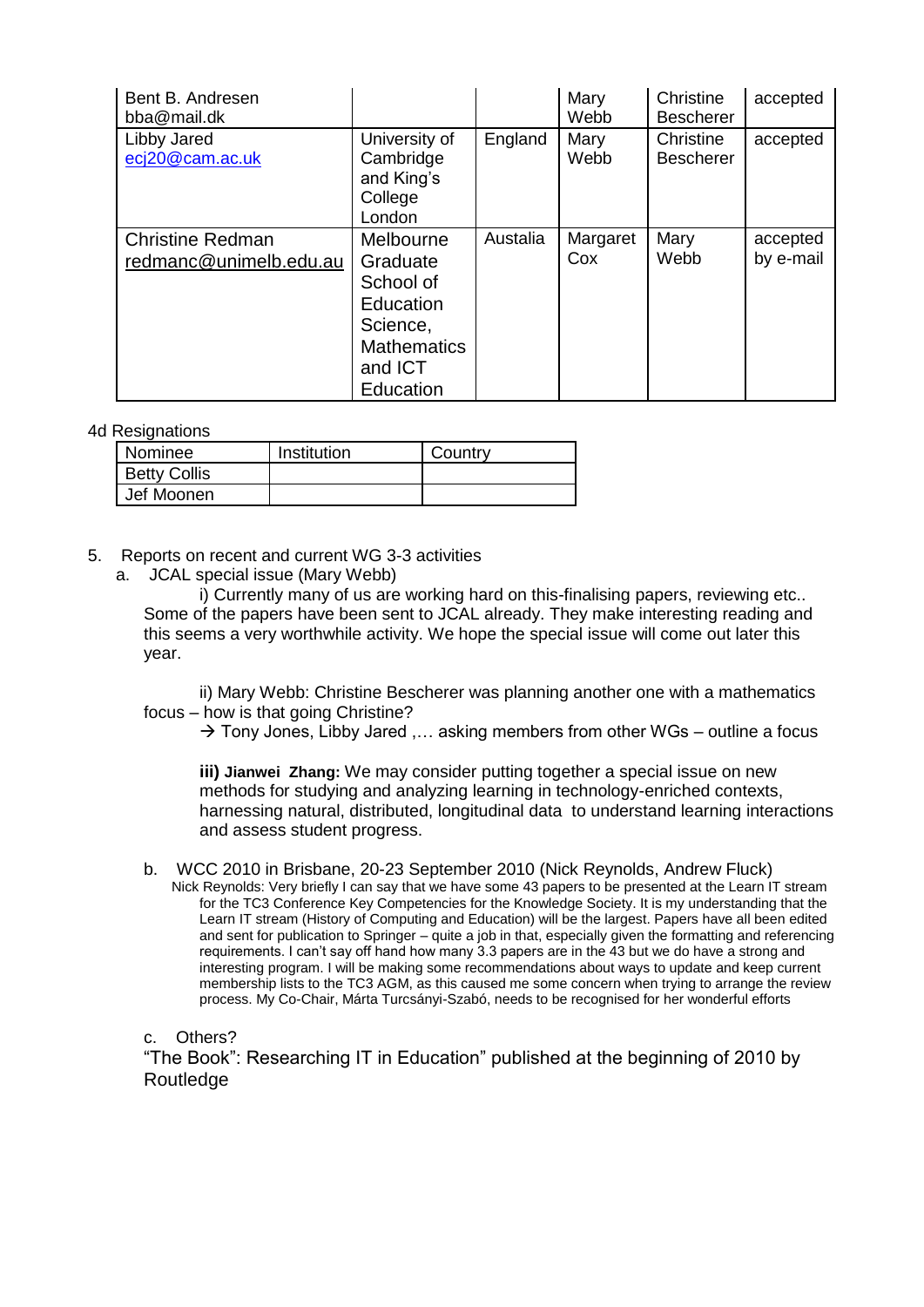

Proposal for Special Issue in BJET, focus on "creativity" – a definition would be needed first to know what it will be about – who would like to be the editor? The focus would be on "game based learning" (suggestion from Wolfgang Müller → so he'll be one of the editors, maybe Peter Twining the other?)

#### 6. Communications – website:<http://www.ifipwg3-3.org/>

Mary Webb: Our website[: http://www.ifipwg3-3.org/](http://www.ifipwg3-3.org/) has been well maintained by Andrew Fluck – many thanks Andrew.

I am hopeful that the TC3 NING will support our online collaboration and that we will be able to conduct discussions through that and reduce email. This will depend on us using it but I do think it will be a bit better and easier than Yahoogroups. The free Yahoo provision has served us well though thanks to Andrew. For the present I suggest we keep the website at<http://www.ifipwg3-3.org/> Andrew-perhaps you could check it is up to date and include link to Amiens workshop [http://www.dep.u-picardie.fr/ifip/spip.php?rubrique4.](http://www.dep.u-picardie.fr/ifip/spip.php?rubrique4) [DONE!] As soon as Marta has set up the TC3 NING we (Andrew, Nick and I -I hope) will look at facilities, enable your access and see how it can support our ongoing activities.

Peter Twining: If 3.3 wanted to have a space in the Vital Website (which would provide ability to have web pages, upload resources, wiki, forum, blogs, flash meetings, etc) that could be arranged very quickly. The forum provides email notifications (can be configured to immediate, daily, weekly). See [http://www.vital.ac.uk](http://www.vital.ac.uk/)

We also have Elluminate Live! – so if we wanted to have video/audio conference meetings/events we could do so.

If you wanted to try out Elluminate Live then you could join one of our sessions – see <http://www.vital.ac.uk/community/course/category.php?id=81> for a list of current and past ones (you can playback the recordings) – there is one today (Monday) at 4pm. All of this would be free of charge. Please let me know if any of it would be of interest.

Short input from Bernard Cornu:

- What is TC 3?
- Why Education is important for IFIP?
- National representatives of IFIP should become involved in education.
- NING social network will be established shortly as a permanent place for TC 3

Margaret Cox: re: Bernards' suggestions, maybe we could build on this idea and starting working on a thought paper on why Education is so important for the field of IT. E.g. 21st Century skills, interface between IT technologies and learning; theories underpinning researching ICT in Education which provide some longer term consistency.

- 7. Future activities of WG 3.3
	- a. Further Publications
		- Bob Munro: I agree that special issues in Journals are a good idea (in addition to papers in EAIT). What about deciding at Amiens on an additional focus to Christine's (maybe creativity-oriented) and then targeting an appropriate journal.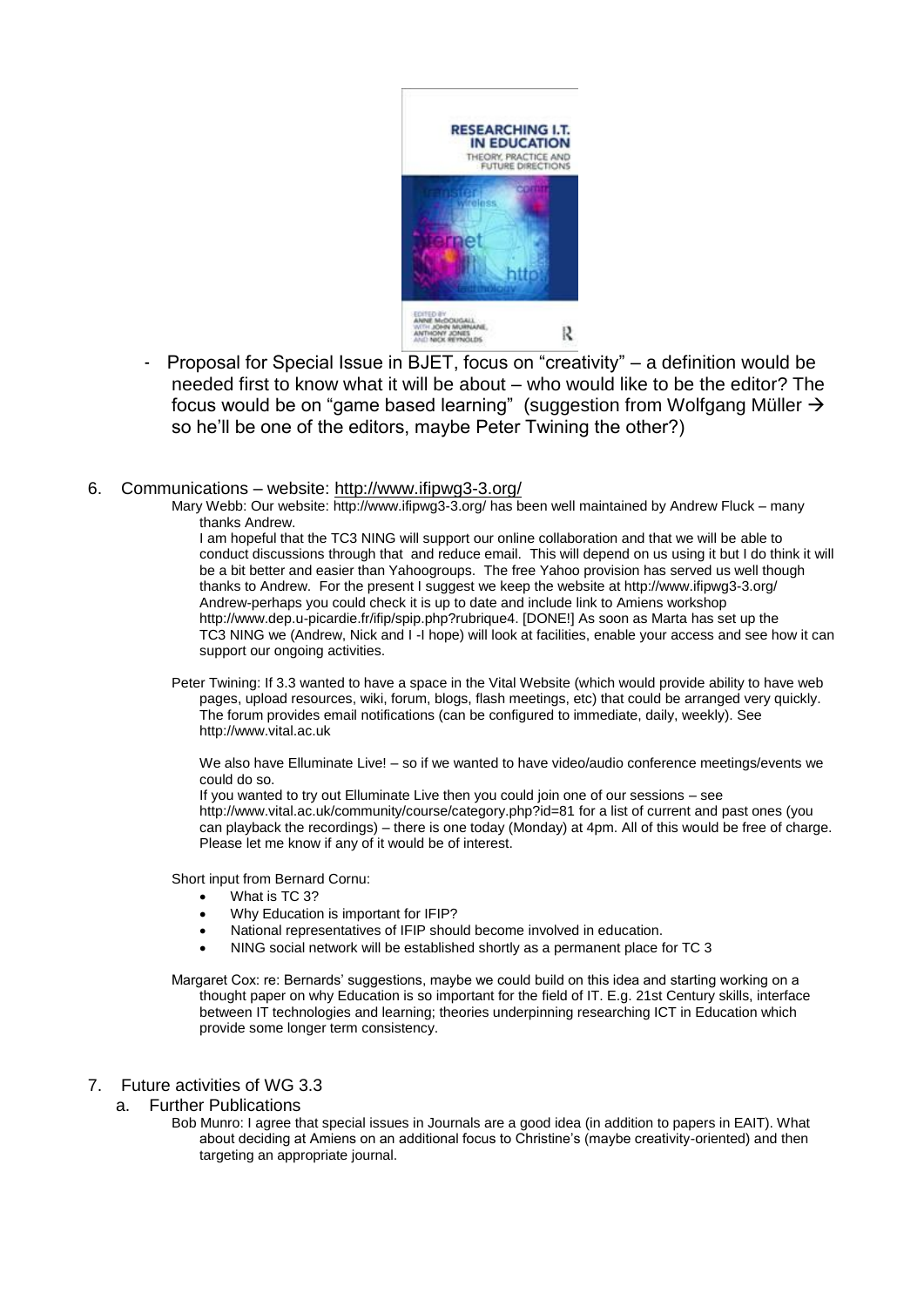- Clark Quinn: While BJET (British Journal of Educational Technology) ostensibly is British, it really is international, and out of \*all\* ed and ed research journals it has been climbing: 2009 Impact Factors have been released and BJET's Impact Factor has increased from 1.041 in 2008 to 1.255 in 2009, which places it 32/139 in the new Education and Educational Research category. I'd guess Nick Rushby would be open to a special issue. Let me know if you'd like me to ask him (with the disclaimer that I'm on the editorial board, which I guess would mean I have to excuse myself from reviewing any submissions).
- Jianwei Zhang:I agree that BJET is a good option to explore; Technology, pedagogy, and assessment-related issues could be a very interesting topic for a special issue in this journal.
- Peter Twining: Potentially interested in co-editing a special issue on Games based learning (though my expertise is more on Open Virtual Worlds than 'games'). We need to distinguish between:
	- what I would call 'Open Virtual Worlds' such as Second Life, which have no pre-defined purpose from a user perspective and provide tools for creating/extending the world,
	- 'Closed Virtual Worlds' such as WoW, where there are clear purposes (e.g. killing the big bad monster) and where everything you can create is pre-scripted)
	- games (which may be played on a variety of platforms, including web-based games, hand-held games, console games, PC games, etc)
- Rosa Bottino: I am potentially interested in being involved in the editing of the special issue on games and learning. My Institute and I, in particular, are now involved in the new EC funded Network of Excellence on Serious Games and Education that will start at the beginning of the Autumn. So, I can provide links with this community, if useful.
- Margaret Cox: Maybe our next group conference could be on Serious Games and learning – wide enough to include informal learning. Although I know SITE is a very good group and a good conference, WG3.3 focus is Educational Research so a presence at AERA2011 would be more appropriate. We did a WG presentation in 2008 (or was it 2007) so maybe it is time to do a presentation again. AERA 2011 is from Friday, April 8 - Tuesday, April 12 in New Orleans, Louisiana. See [http://www.aera.net/AboutAERA.htm.](http://www.aera.net/AboutAERA.htm) The deadline for submissions is July 15th 2010. All submissions are reviewed by AERA members.

What about offering a symposium building on the JCAL issue and the workshops at Amiens?

If this is too soon perhaps we could aim to have a WG3.3 meeting while at AERA 2012 – aiving us more time to plan.

We have had lots of IFIP meetings in many countries, but I don't remember any being in the US for TC3 for a long time.

Mary Webb: I agree with Margaret that a presence again at AERA fairly soon would be beneficial –perhaps a symposium in 2012. I know this would not suit all but it could still be an additional event to our main meeting. Some want a European event – we have an offer from 3.5 to join in a working group conference (a larger and more open event than the Amiens workshop) in

Manchester in late June 2012. We must let 3.5 know by September whether we want to join them for this so please indicate whether you would attend and whether you could serve on the programme committee.

Ulrich Kortenkamp – offered to be on programme committee

### **Journal Special Issues**

Games Based Learning (Editor Wolfgang Mueller)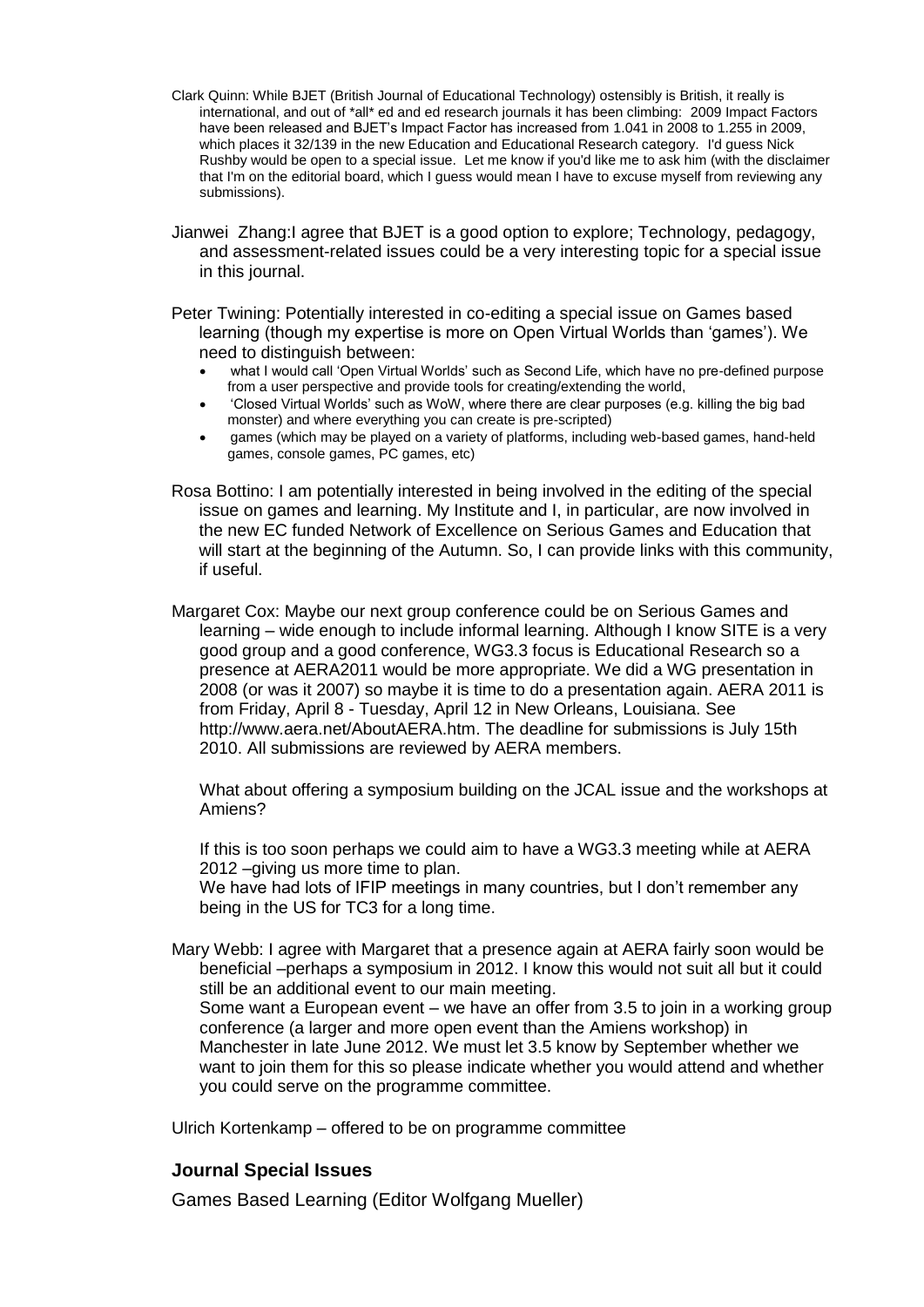ICT in Maths Education (Editor Christine Bescherer)

b. Working Group 3.3 2011 event –voted at 2009 AGM to be 6-11 March 2011 in Nashville, Tennessee, USA at SITE (Society for Information Technology in Teacher Education)

- Rosa Bottino: It is worth considering that, due to the severe reduction of public funds in more or less all the European countries it could be difficult to have many participants able to travel to USA.
- Bob Munro: Rosa is absolutely right. Although I think the Conference in Nashville would be desirable and could tie two meetings together very cost effectively money will be tight (particularly in the University sector) - for some time to come. Look at the way Becta got swept aside. We've just had a letter from our Principal saying that because of the Budget cuts in the UK the staffing/resourcing (which has just be pruned quite drastically) etc. will have to be looked at again over the summer.
- Niki Davis: Details of the conference are at<http://site.aace.org/conf/> I recommend a WG 3.3 workshop could take place on Sunday and Monday 6-7 March 2011. To be followed a symposium and Keynote panel to disseminate and develop the outcomes at the SITE conference. Overarching dates would then be: March 6 - 11, 2011.

I was the person who suggested the SITE conference in Nashville Tennessee as a venue because I have a close association with the society and can help to negotiate an appropriate level of support and independence. I would also be prepared to be a leader of the event if our WG wishes. While I was President of SITE I responded to a similar request for university deans who whose ICT leadership development was being supported by Cisco and that went well for all partners and led to others. So there are successful presidents.

Mary and I have checked with SITE leadership including the president Gerald Knezek and Exec Director Gary Marks (CEO of AACE). There would be no additional charge, and it is possible that we could negotiate up to 4 invited speakers for a Keynote panel, so there could be support for some participants at least in terms of conference fees. This could ameliorate the challenges noted by Rosa and others for obtaining financial support to attend. AACE provides the conference organization for SITE so that is also a benefit that we can draw on. Gary's response so far is "Hi Niki, One our goals has been to help other groups to co-locate meeting in conjunction with SITE. This was very successful for both PT3 and SITE. If the meeting is held Sunday and Monday, SITE can absorb any cost for the WG meeting space. All the best, Gary"

In addition to meeting accommodation support, I should be able to negotiate use the online conference submission review database, if we wish, with a special code to identify our WG meeting.

It is unusual to have an IFIP WG meeting in the USA, but that is not a bar to one. It has the advantage of increasing attraction to some good educational researchers to our WG 3.3 meeting from within North America, if we wish. It also puts us in a similar time zone to countries in South America should we wish to use some synchronous meeting software to extend our participation.

Mary Webb: Many thanks to Niki for formulating this strong proposal.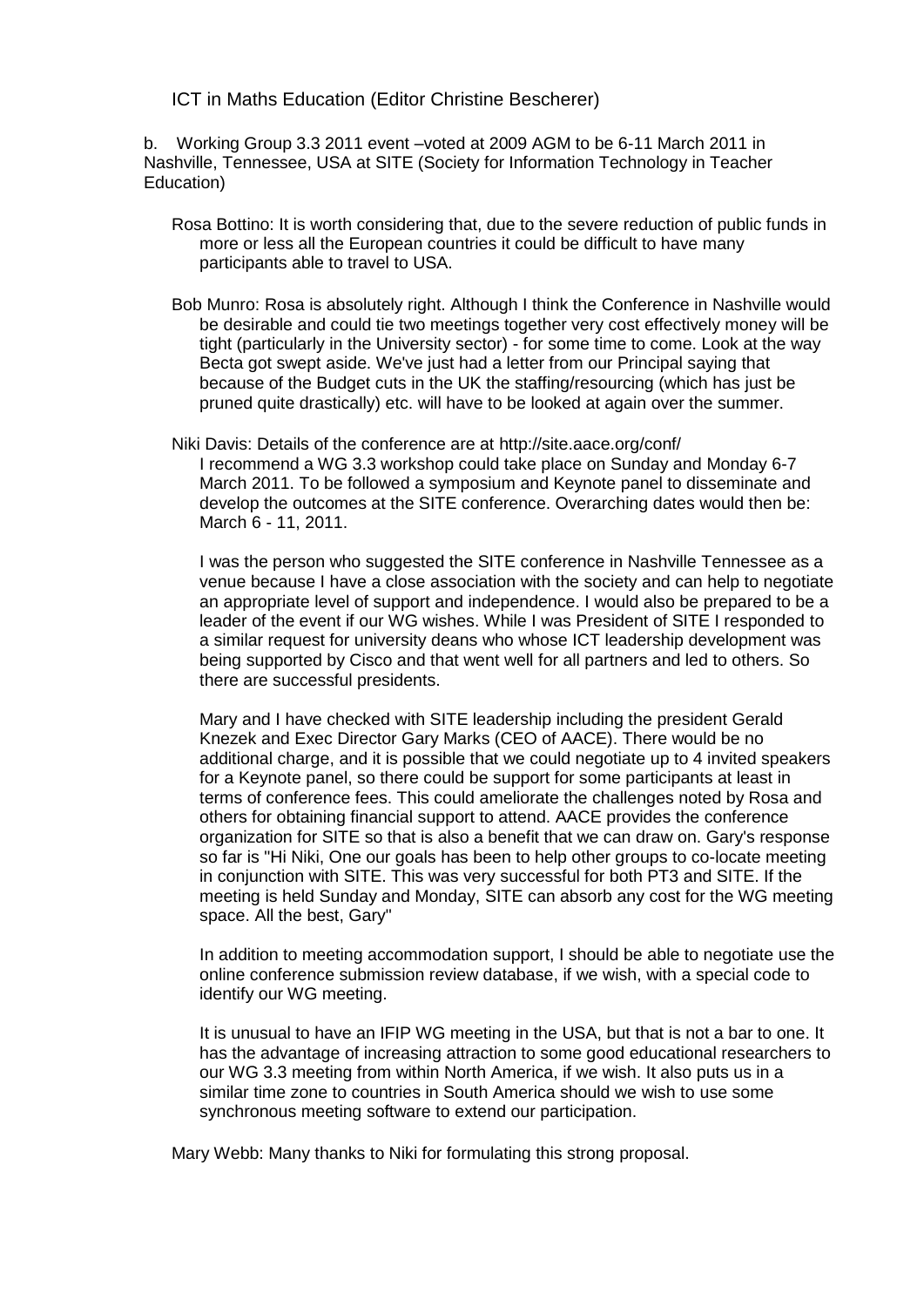I understand colleagues' difficulties with attending far-flung conferences. I have a similar problem and feel restricted by both time and expense. Therefore I intend to attend only one conference per year so it needs to be worthwhile. I believe this working group meeting at SITE will be very valuable both for the working group meeting and attending the SITE conference. Furthermore we can hope to encourage more North American colleagues to join IFIP

I am also hopeful that the organisers in Nashville will provide good technology to support colleagues linking in from distant locations.

**Nominees for WG3.3 @ SITE programme committee:** Niki Davis (chair), Joke Voogt, Jianwei Zhang, Bob Munro, Mary Webb.

**2011 IFIP WG3.3 Workshop 5–6 March Nashville, Tennessee, USA** in association with SITE (Society for Information Technology in Teacher Education) Conference –6-11 March 2011.

Proposed Themes for IFIP WG3.3 Workshop in Nashville

- Games Based Learning
- ICT in Maths Education
- Blended learning
- Futures

Part of this 2 day workshop will focus on discussion and feedback on papers to support their development into journal articles

c. International Scientific track on "Computer science education research conference " of the bi-annual Conference Series of NIOC, a Dutch foundation on Computer Science Education – awaiting further detail

Rosa Bottino: I think that for the group in the future it would be good to have an event by its own and not in conjunction with other events.

Mary Webb: I agree that it would be good to run an open IFIP conference and I think we should consider that for 2012. I think this needs to be joint with other group(s) and I think 3.1, 3.5 and 3.9 may be interested to join us especially if we can identify a good venue. I think we need a nice place in Europe with good local organiser, good technology and good technical support. Any ideas?

I am assuming our main working group event in 2013 will be at WCCE so the final decision about that venue may affect our planning. Nevertheless I think we should begin planning now. It could be in Melbourne, Poland or Asia. If we hold a symposium  $\rightarrow$  what focus?  $\rightarrow$  creativity ;-)

d. Others?

Peter Twining: I am currently a member of BERA Council – and would be happy to facilitate links between BERA and WG3.3

8. News from IFIP Technical Committee 3 for Education

**WCCE 2013 venue** and exact date will be agreed in Autumn. Expressions of interest have been received from Melbourne and Poland. A date of 15<sup>th</sup> September has been set for full proposals to be received – they hope to also get one from Asia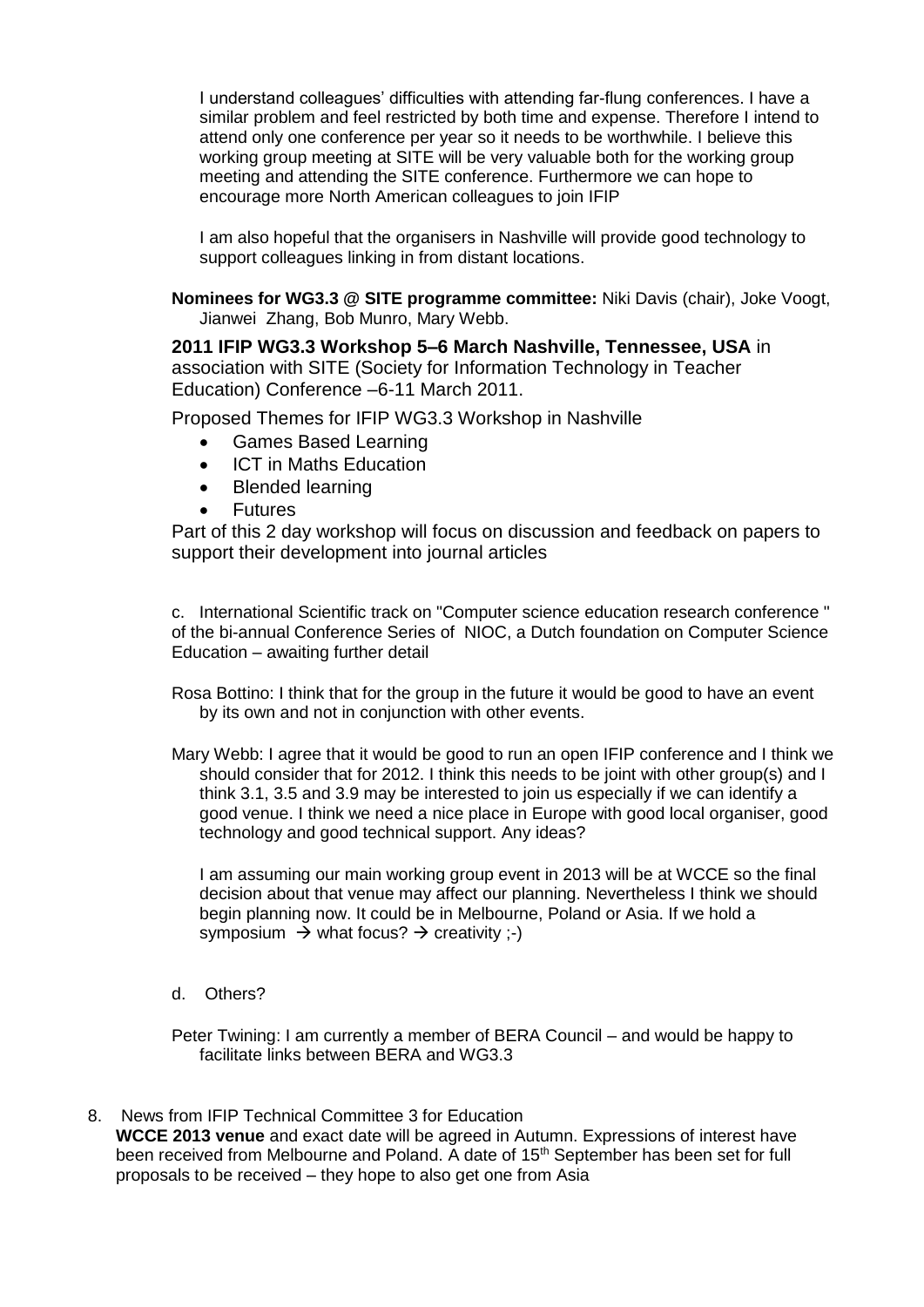**Other working groups** have events planned mostly attached to other conferences. For 2011 WG3.1 has a proposal for a meeting in Kenya based in a secondary school. Pieter Hogenbirk (chair WG3.1) thinks that WG3.1 members may be interested in attending WG3-3 working group meeting if held at SITE and perhaps some 3-3 members may be interested in going to Kenya. These ideas still to be confirmed at WG AGMs. Most working groups are finding difficulties maintaining any momentum or activity between meetings – I think actually our group has done particularly well by focusing on journal special issues.

Kenya 2011 WG3.1: As I think I mentioned WG3.1 are planning a meeting in Mombasa, Kenya July 2011. They are inviting other TC3 members especially in 3-3 and so I am passing the message on. In particular they are looking for an editor who is a native English speaker. I have no further details yet but will keep you informed.

**Online collaboration in TC3**. TC3 agreed to fund setting up a NING for TC3 including all working groups. This was agreed after much discussion and good presentation by Marta Turcsanyi-Szabo. Marta has investigated many Web 2.0 tools and NING seems to be most suited to TC3's needs for collaboration and exchange of information/ideas. NING is about to introduce a charging system and has a stable well- supported product. TC3 will pay for the NING and for one of Marta's student to set up and oversee it under Marta's supervision. I think this will be very useful and will allow us to discuss more efficiently.

# **Use of TC3 online provision (NING)**

As soon as NING available 2 discussions will be started:

- 1. Games Based Learning (Wolfgang Mueller) : Online sharing of ideas and developing papers
- 2. ICT in Maths Education (Christine Bescherer) : Online sharing of ideas and developing papers

Notes on other possible online discussion / knowledge sharing:

- Further themed discussion
- Develop/ refine / improve concept map –online concept mapping tool?
- Link from concept map online to people's research interests and / or to important research
- Further develop concept map with layers
- F2F meetings are important, but we need to communicate between meetings and engage with those unable to attend a meeting.
- Offer from Korea to use a video-conferencing system. Time will need to be considered.
- Horizon Report [Wolfgang] can we use this?
- 9. Date and location of next AGM

6 March 2011 Nashville, Tennessee, USA in association with SITE (Society for Information Technology in Teacher Education) Conference.

10. AOB